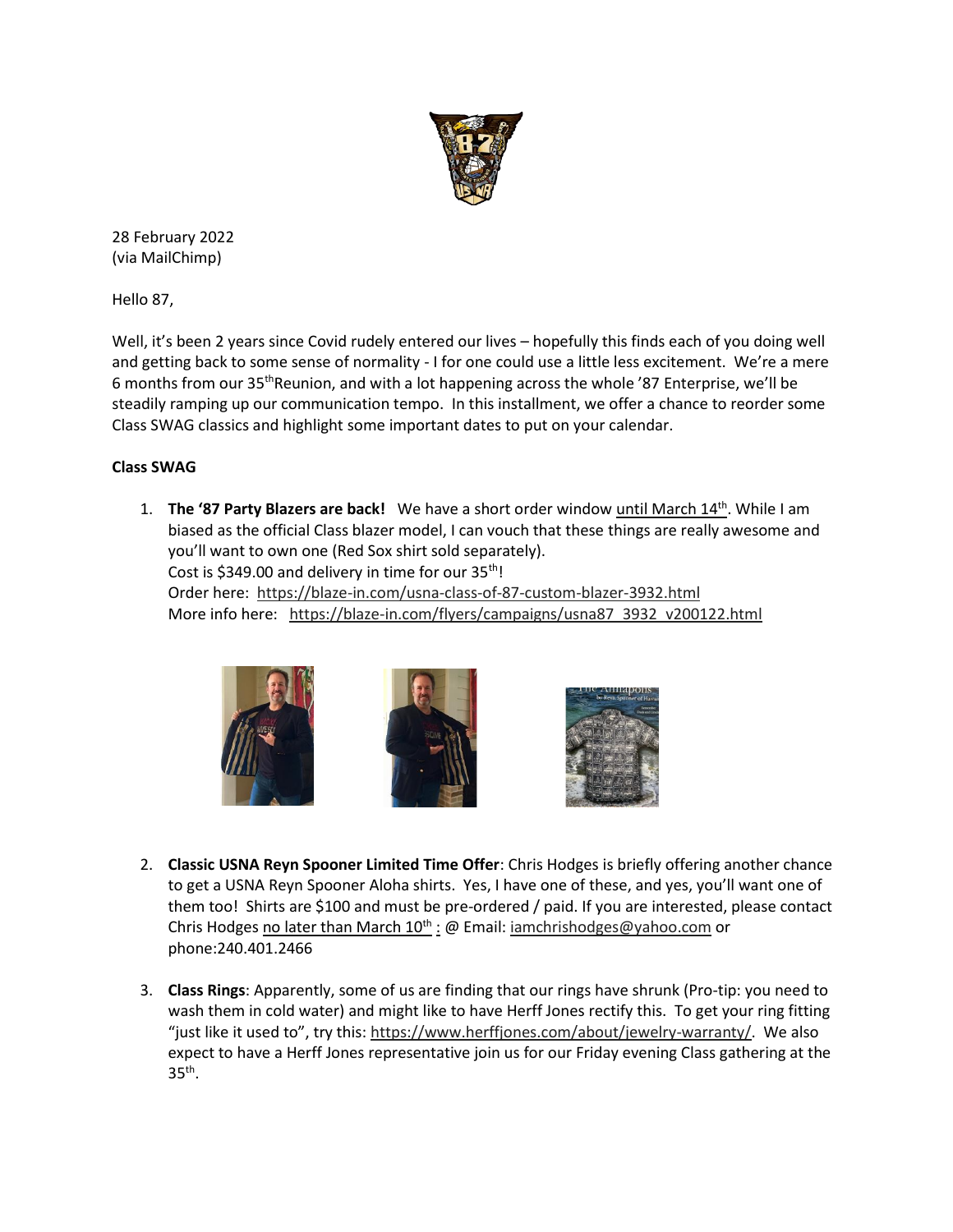4. **Still Need More SWAG**? We also have our standing Class SWAG sites and will have some new and awesome items available for the  $35<sup>th</sup>$  – do your shopping and stay tuned at [www.usna87.com.](https://urldefense.com/v3/__https:/usna87.us8.list-manage.com/track/click?u=2684e72b50947e1384ea3ea73&id=9a82c59151&e=481298a62f__;!!MvWE!SuTN9gkjAienaro9PPSK5jhLR0xXnljtLL1BarJuA_YQoAIVLM8WCifDGqISYX7P0A$)

## **Key Upcoming Class Activities & Dates**

- 1. **35th Reunion**: As you hopefully already know, our 35th Reunion will be held over Labor Day Weekend, September 1-4, 2022. At this point, our Class block of rooms is sold out and lodging is getting scarce so we highly recommend you secure accommodations very soon. Reunion registration will GO LIVE on May 1<sup>st</sup>. Much more info, soon and often, leading up to the Reunion.
- 2. **Class By-Laws & Election**: We have a group of Classmates hard at work on our By-Laws and Election planning. Your Class Governance and Election Committee (GEC) plans to send DRAFT By-Laws out to the Class ahead of a Class By-Laws Discussion / Q&A on Wednesday, March  $30<sup>th</sup>$  from 8-930pm ET. Following this meeting, the By-Laws will undergo a final review and edit process by the GEC, and then be distributed to the Class ahead of an official vote to approve them at the end of April. Once we have an approved set of By-Laws, we'll move onto the Class Leadership Nomination & Election process in May and June with the goal to have our new Class Leaders ready to take the helm at our 35**th** Reunion**.**

## **Please consider throwing your hat in the election ring – ping me for any gouge!**

3. **35th Graduation Celebration:** We'll be hosting a 35th Graduation Part*y* on Zoom on Friday, May 20<sup>th</sup> from 7-9pm ET. During this virtual celebration, we'll cover a bit of Class business re the Reunion and Election, but mostly share memories and toasts while trying to collectively figure out where the hell 35 years have gone. Here is the ZOOM Info to add to your calendar & we'll remind you!

Topic: USNA '87 35th Graduation ZOOM-Union Time: May 20, 2022 19:00 Eastern Time (US and Canada) [https://hbs.zoom.us/j/91558509139?pwd=emJrR2FyekNqOGMrZ05pRUJTcDhRdz09.](https://urldefense.com/v3/__https:/usna87.us8.list-manage.com/track/click?u=2684e72b50947e1384ea3ea73&id=64461ffeea&e=481298a62f__;!!MvWE!SuTN9gkjAienaro9PPSK5jhLR0xXnljtLL1BarJuA_YQoAIVLM8WCifDGqK8LNWLNw$) Meeting ID: 915 5850 9139 Password: USNA87

Yup - there is a lot going on as we head into our 35<sup>th</sup> reunion in September so to ensure that you are getting the latest and greatest news, please set up or verify your contact info at [https://myusna.com/signup](https://urldefense.com/v3/__https:/usna87.us8.list-manage.com/track/click?u=2684e72b50947e1384ea3ea73&id=1ecae27571&e=481298a62f__;!!MvWE!SuTN9gkjAienaro9PPSK5jhLR0xXnljtLL1BarJuA_YQoAIVLM8WCifDGqIeh0OlAA$) (or call the USNA AA) and keep an eye on our class website [www.usna87.com.](https://urldefense.com/v3/__https:/usna87.us8.list-manage.com/track/click?u=2684e72b50947e1384ea3ea73&id=9ab647f7d7&e=481298a62f__;!!MvWE!SuTN9gkjAienaro9PPSK5jhLR0xXnljtLL1BarJuA_YQoAIVLM8WCifDGqKEL59mQw$)

Finally, a quick update and bit of good news re our Classmate Al Rodger's battle with stage 4 face & throat cancer. Al underwent very aggressive chemo treatments last year which appear to have worked as the last PET scan in December 2021 indicated they no longer appear active. That is great news but the nerve damage and effects of the cancer treatments have been rough. Al's a fighter and is slowly regaining his strength and energy but is not yet cleared by his doctor to return to work. Please keep Al in your thoughts & prayers, and if you'd like to support his GoFundMe Campaign, here's the [LINK.](https://urldefense.com/v3/__https:/usna87.us8.list-manage.com/track/click?u=2684e72b50947e1384ea3ea73&id=89a8decb98&e=481298a62f__;!!MvWE!SuTN9gkjAienaro9PPSK5jhLR0xXnljtLL1BarJuA_YQoAIVLM8WCifDGqKW7cV3pg$)

Go Navy, Beat Cancer!